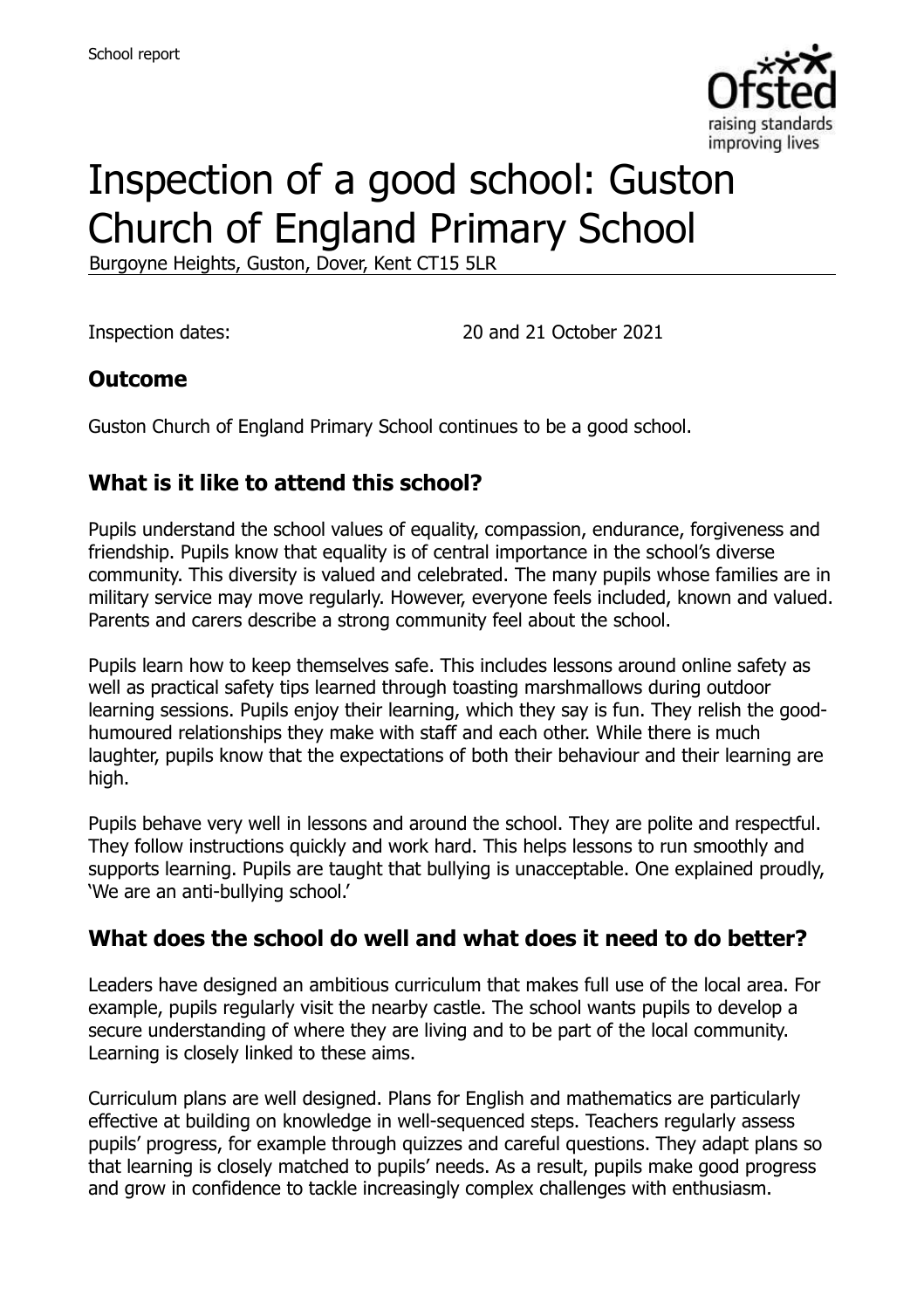

Pupils benefit from a broad and balanced curriculum. Occasionally, learning plans are not as well implemented in the foundation subjects as in English and mathematics. When this happens, pupils enjoy their learning but can struggle to remember it in detail, or to build on other things they have learned. This can sometimes limit the depth of their understanding.

Leaders rightly prioritise teaching pupils to read quickly and well. Reading is at the heart of the curriculum. Pupils spoke proudly of the wide range of books available from the well-stocked library. Their selections are carefully matched to their needs through regular assessment. Pupils know that reading is important. They enjoy reading on their own, as well as being read to regularly.

The approach to teaching phonics helps pupils get off to a good start with learning to read. Right from the Reception Year, children practise daily and apply their learning through their play and activity. They enjoy blending sounds to make words. Staff across the school are confident and skilled in helping pupils to master their phonics. Pupils who start to fall behind are quickly identified and given additional support to help them to catch up quickly. Pupils with special educational needs and/or disabilities benefit from extra support and bespoke provision.

Pupils relish learning, particularly in mathematics, where their enthusiasm is palpable. For example, in Reception, children happily explored numbers through building towers, collecting objects and painting dots. At the other end of the school, Year 6 pupils engaged in an animated and well-reasoned discussion identifying prime numbers.

Across the school, any low-level disruption is rare and quickly dealt with by redirection from an adult. Pupils who need a little extra help managing their behaviour or emotions benefit from well-trained, prompt and effective additional support.

Pupils are encouraged to get involved in the wider life of the school, for example by training as a librarian or being part of the school council. They feel involved and are excited to take on these responsibilities. Every opportunity is taken to celebrate the diverse cultural mix within school. Pupils are curious and enjoy learning about each other's festivals and celebrations. They have a secure understanding of the Christian character of the school but also learn about a range of religions.

Leaders are well supported by an effective and well-trained governing body who take an active role in the life of the school. Some systems, such as those around assessment, have been carefully considered to take account of teacher's workload.

# **Safeguarding**

The arrangements for safeguarding are effective.

Careful record-keeping helps leaders to identify patterns and spot when pupils may be at risk of harm. Leaders work closely with outside agencies and families to make sure that pupils are kept safe. All staff are regularly trained and updated on safeguarding matters.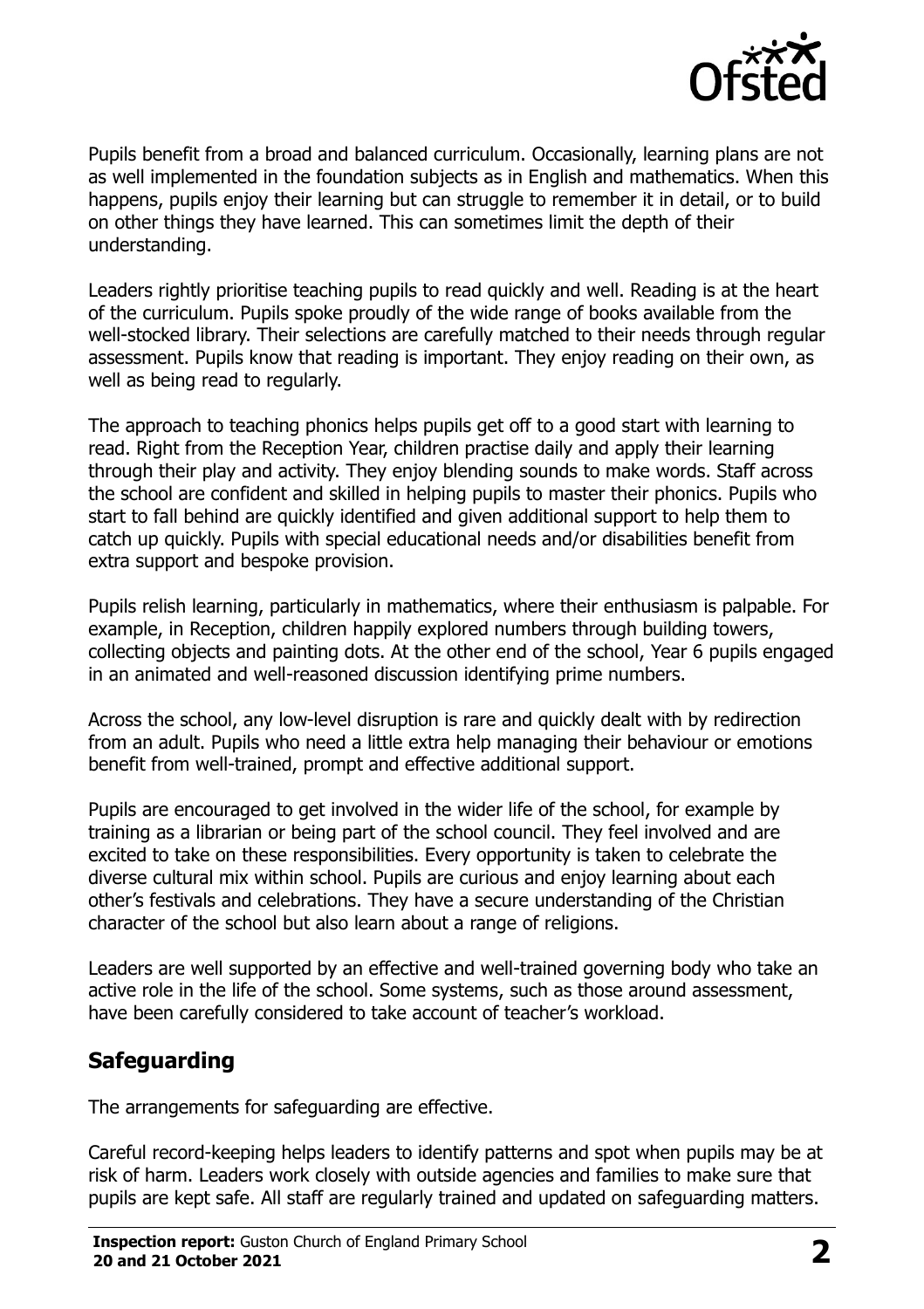

Staff, parents and pupils are all confident that the school is a safe place. Pupils learn how to stay safe outside of school, including when online. Pupils trust adults to keep them safe. They are confident that staff would listen and help if they had worries or concerns.

# **What does the school need to do to improve?**

# **(Information for the school and appropriate authority)**

 While the planning across the curriculum has been considered in detail, its implementation has not been fully successful across some foundation subjects. Leaders should continue to provide training and support to help teachers to plan sequences of lessons within the foundation subjects that help pupils to deepen their understanding through building on prior knowledge.

### **Background**

When we have judged a school to be good, we will then normally go into the school about once every four years to confirm that the school remains good. This is called a section 8 inspection of a good or outstanding school, because it is carried out under section 8 of the Education Act 2005. We do not give graded judgements on a section 8 inspection. However, if we find evidence that a school would now receive a higher or lower grade, then the next inspection will be a section 5 inspection. Usually this is within one to two years of the date of the section 8 inspection. If we have serious concerns about safeguarding, behaviour or the quality of education, we will deem the section 8 inspection as a section 5 inspection immediately.

This is the second section 8 inspection since we judged the school to be good in March 2012.

#### **How can I feed back my views?**

You can use [Ofsted Parent View](https://parentview.ofsted.gov.uk/) to give Ofsted your opinion on your child's school, or to find out what other parents and carers think. We use information from Ofsted Parent View when deciding which schools to inspect, when to inspect them and as part of their inspection.

The Department for Education has further quidance on how to complain about a school.

If you are the school and you are not happy with the inspection or the report, you can [complain to Ofsted.](https://www.gov.uk/complain-ofsted-report)

### **Further information**

You can search for [published performance information](http://www.compare-school-performance.service.gov.uk/) about the school.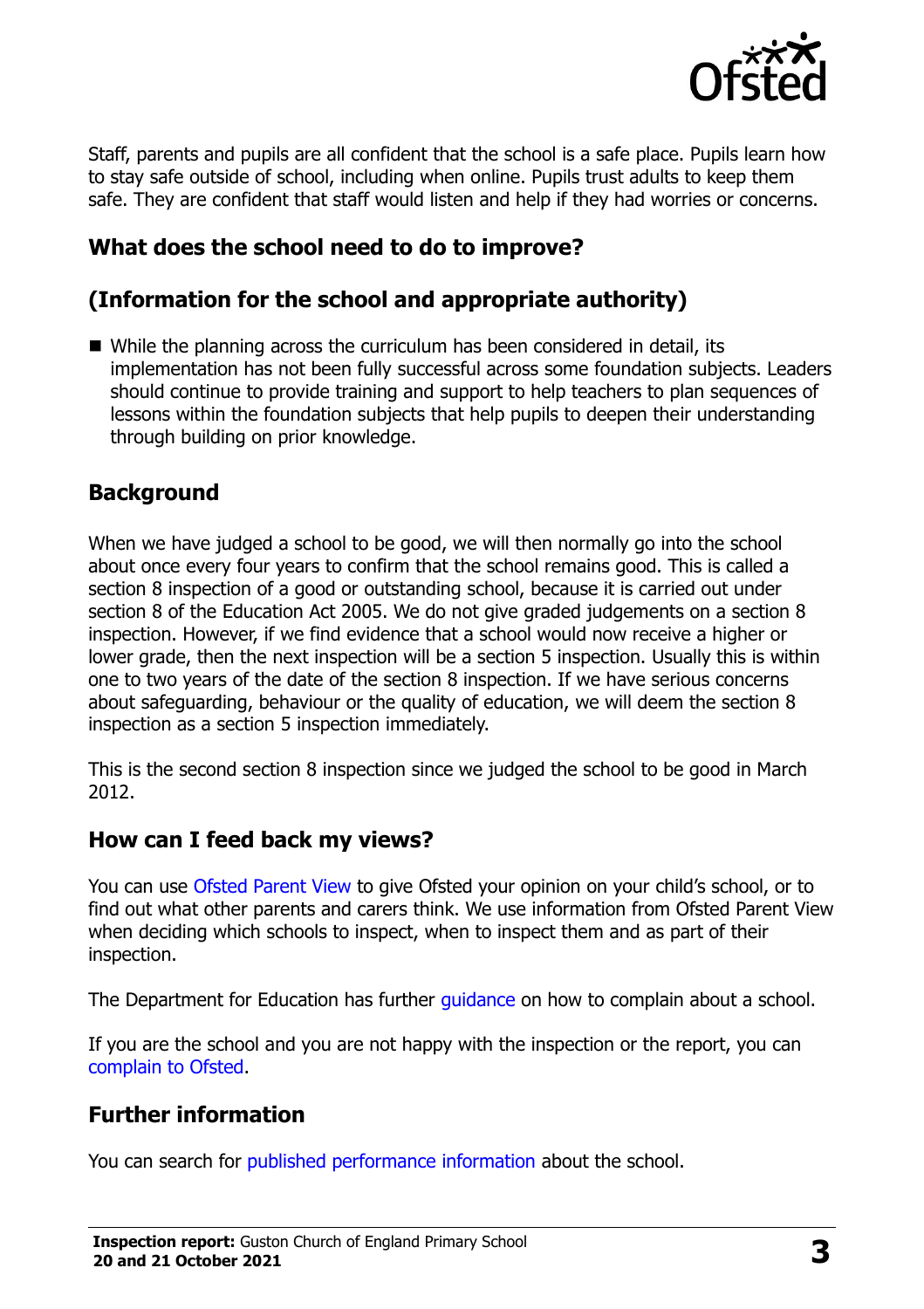

In the report, '[disadvantaged pupils](http://www.gov.uk/guidance/pupil-premium-information-for-schools-and-alternative-provision-settings)' refers to those pupils who attract government pupil premium funding: pupils claiming free school meals at any point in the last six years and pupils in care or who left care through adoption or another formal route.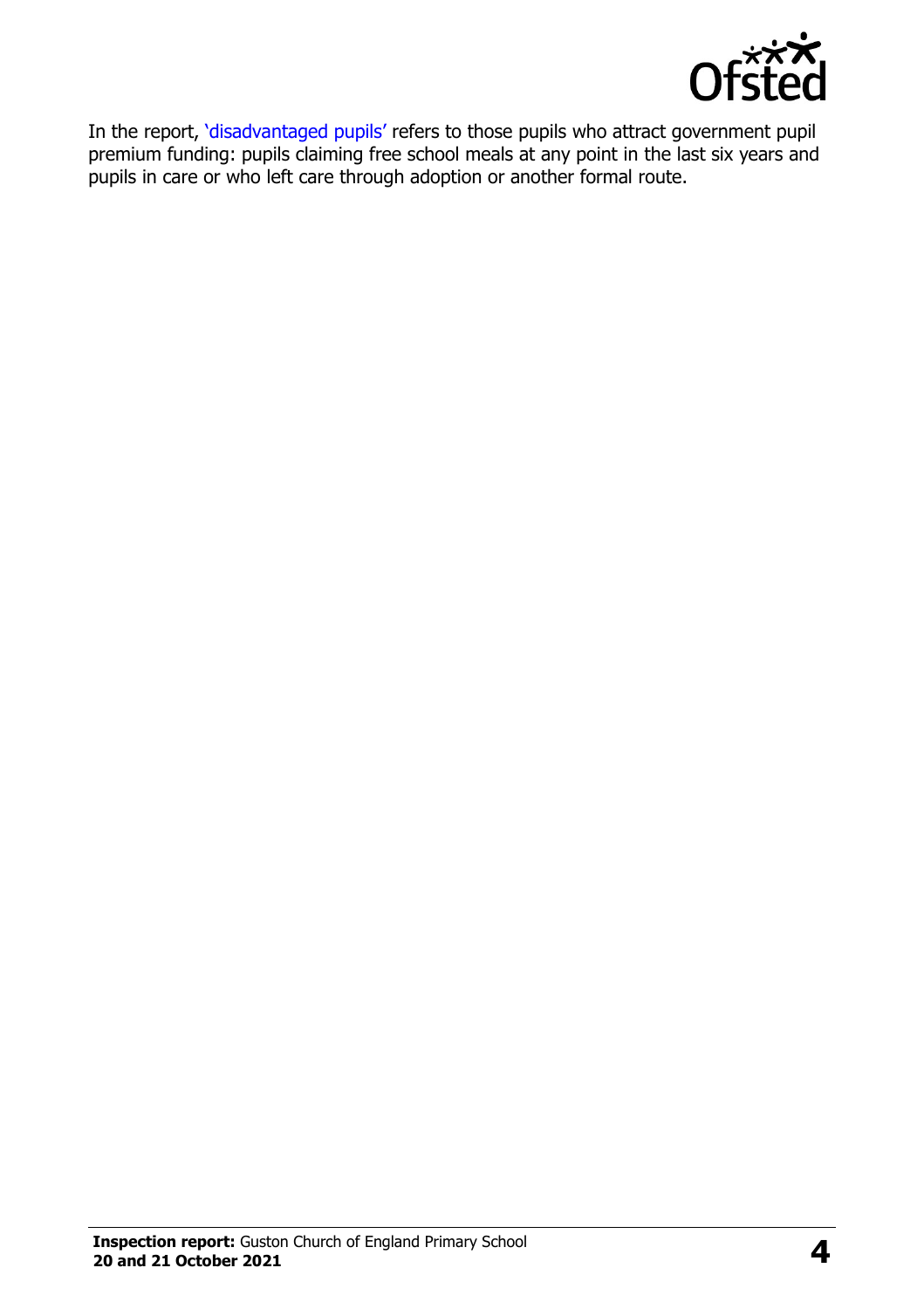

# **School details**

| Unique reference number             | 118687                                                               |
|-------------------------------------|----------------------------------------------------------------------|
| <b>Local authority</b>              | Kent                                                                 |
| <b>Inspection number</b>            | 10200199                                                             |
| <b>Type of school</b>               | Primary                                                              |
| <b>School category</b>              | Voluntary controlled                                                 |
| Age range of pupils                 | 4 to 11                                                              |
| <b>Gender of pupils</b>             | Mixed                                                                |
| Number of pupils on the school roll | 156                                                                  |
| <b>Appropriate authority</b>        | The governing body                                                   |
| <b>Chair of governing body</b>      | Sheila Wilding                                                       |
| <b>Headteacher</b>                  | Deby Day                                                             |
| Website                             | www.guston.kent.sch.uk/                                              |
| Date of previous inspection         | 11 October 2016, under section 8 of the<br><b>Education Act 2005</b> |

# **Information about this school**

- The school is a Church of England voluntary aided school. The last statutory inspection of Anglican and Methodist Schools under Section 48 of the Education Act 2005 took place in June 2017.
- A high proportion of pupils that attend the school are from families where one or more parents serve in the armed forces. Consequently, the number of pupils of various ages that arrive or leave mid-way through the school year is high. Recently the COVID-19 pandemic has meant that there has been reduced mobility for these families.
- $\blacksquare$  The school does not use alternative providers.

# **Information about this inspection**

- This was the first routine inspection the school received since the COVID-19 pandemic began. The inspector discussed the impact of the pandemic with school leaders and has taken that into account in their evaluation.
- During the inspection, the inspector met regularly with the headteacher. Meetings were also held with the special educational needs coordinator, early years lead and the safeguarding team. The inspector met virtually with the governing body, including the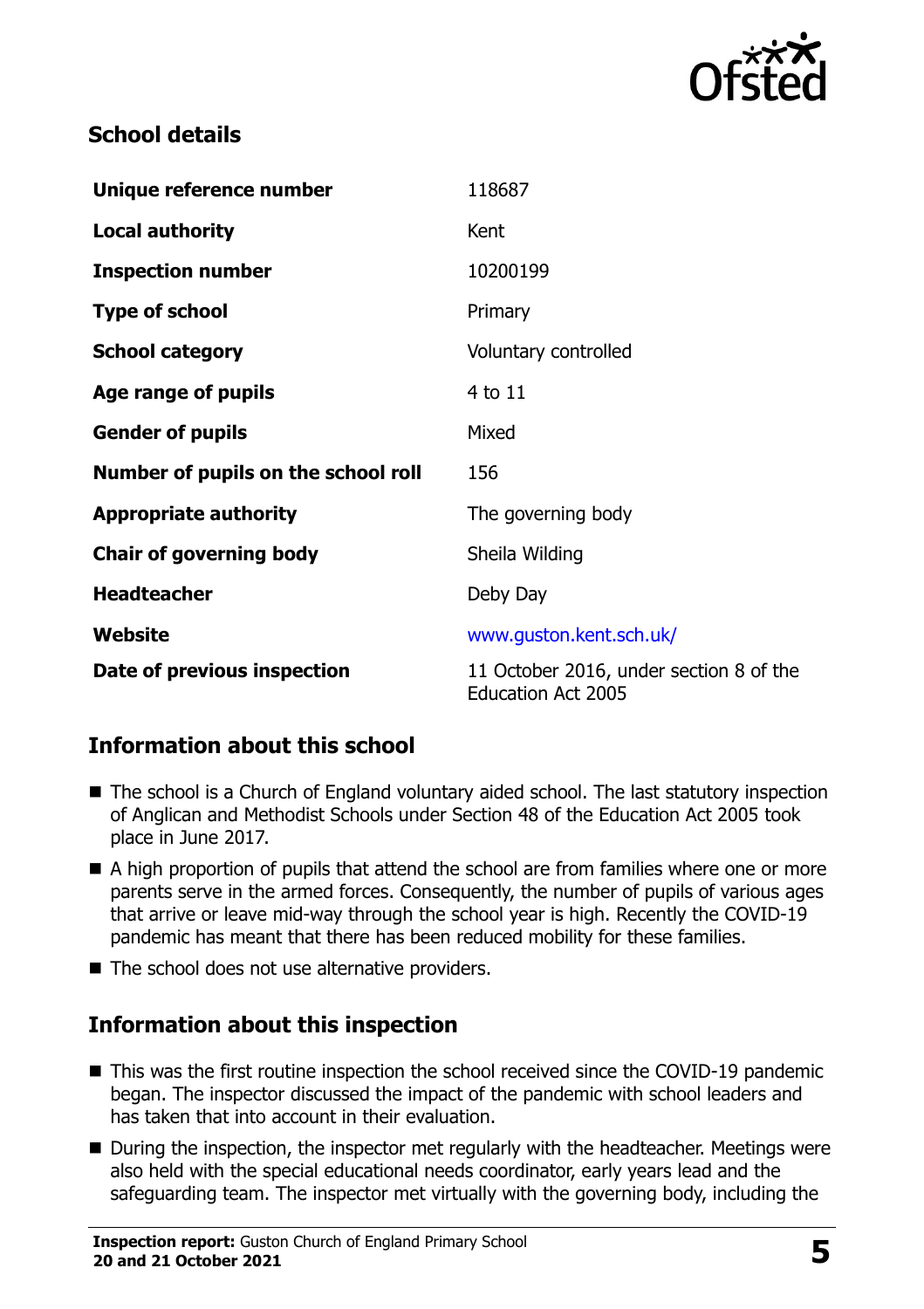

chair of governors. The inspector also had virtual meetings with representatives from the local authority and the diocese.

- The inspector conducted deep dives into reading, mathematics and history. For each deep dive, the inspector met with subject leaders, looked at curriculum plans, visited a sample of lessons, spoke to teachers, spoke to some pupils about their learning and looked at samples of pupils' work.
- Records associated with safeguarding were reviewed, including the single central record and staff's appointment procedures. The inspector spoke to staff about their safeguarding training and spoke to pupils about the support they have in understanding how to keep safe.
- The inspector spoke to a group of parents and reviewed responses to the staff, pupil and parent Ofsted questionnaires.
- Groups of staff met with the inspector to share their views about the school, including on workload and well-being. The inspector completed a tour of the school with pupils and spoke to them on the playground and in the dining hall.

#### **Inspection team**

Deborah Gordon, lead inspector Ofsted Inspector